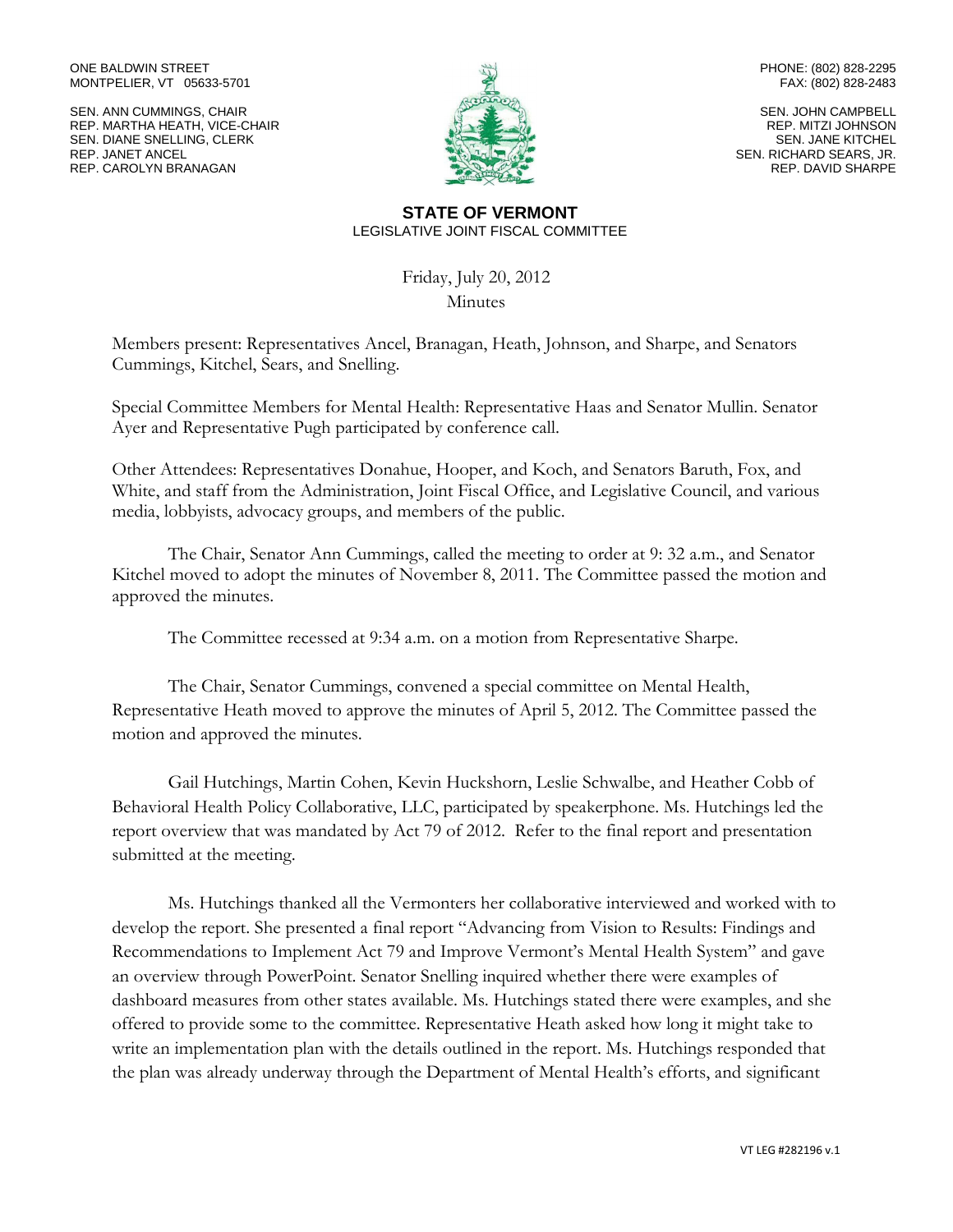Legislative Joint Fiscal Committee minutes Friday, July 20, 2012 Page 2 of 8

progress has ensued. She deferred to Commissioner Patrick Flood of the department to follow-up with Representative Heath.

The Special Committee on Mental Health adjourned on a motion from Representative Heath at 10:29. The Chair then reconvened the Legislative Joint Fiscal Committee at 10:30 a.m., and proceeded through the agenda.

#### A. Tropical Storm Irene State Issues – Financing the State Hospital & State Buildings

Michael Clasen, Deputy Secretary, Agency of Administration, submitted information on the estimated construction costs of \$182.8 million, revenue of \$62.7 million to negate costs, and the funding gap between the two of \$120.1 million. He announced that the Federal Emergency Management Agency (FEMA) information provided earlier for expected significant funding for the state Waterbury Complex and the State Hospital may have been incorrect. FEMA has stated that any verbal funding promises from their agent were incorrect and they were disavowing that information. Funding promises included the permanent relocation costs of the State Hospital and the more expensive renovation costs of the Waterbury Complex, including moving the heat plant, relocating the Agency of Natural Resources laboratory, and some demolition costs associated with restoring the flood plain. It was anticipated from discussions with the FEMA agent that state officials had worked with over the course of at least eight months that 90% of the relocation costs for the State Hospital would be covered by FEMA. Recently, FEMA stated that Vermont's State Hospital relocation may not qualify for funding, and additionally, work done to the Waterbury Complex to temporarily shore-up the heating plant structure through the winter months may have made the building ineligible for funding.

Mr. Clasen submitted an estimated time line for completing project worksheets using the new plan that FEMA has put forth for the state. In addition, a special team of FEMA staff has been co-located with state staff within the Montpelier state office complex to assist in the filing of paperwork for possible federal funding toward the relocation of the State Hospital and the renovation of the Waterbury Complex.

Representative Sharpe queried whether Vermont's congressional delegation was aware of the funding shortfall. Mr. Clasen replied that Vermont's congressional delegation have been working diligently to rectify the funding issues related to the State Hospital and the Waterbury Complex along with all the other issues associated with the Irene recovery. Representative Heath asked how FEMA explained its change of funding actions after so many months of reassurance. Mr. Clasen stated that FEMA had not adequately explained its actions. Senator Kitchel asked for clarification on the project worksheets and when they were started. Mr. Clasen responded that even though FEMA had just begun submitting project worksheets for the Waterbury Complex and State Hospital, it had completed over 3,000 project worksheets for public and private Vermont entities affected by Irene. Representative Branagan voiced her dismay at the change- in- funding dialogue with FEMA, and queried how long the state would be waiting to hear of funding and the amount. Mr. Clasen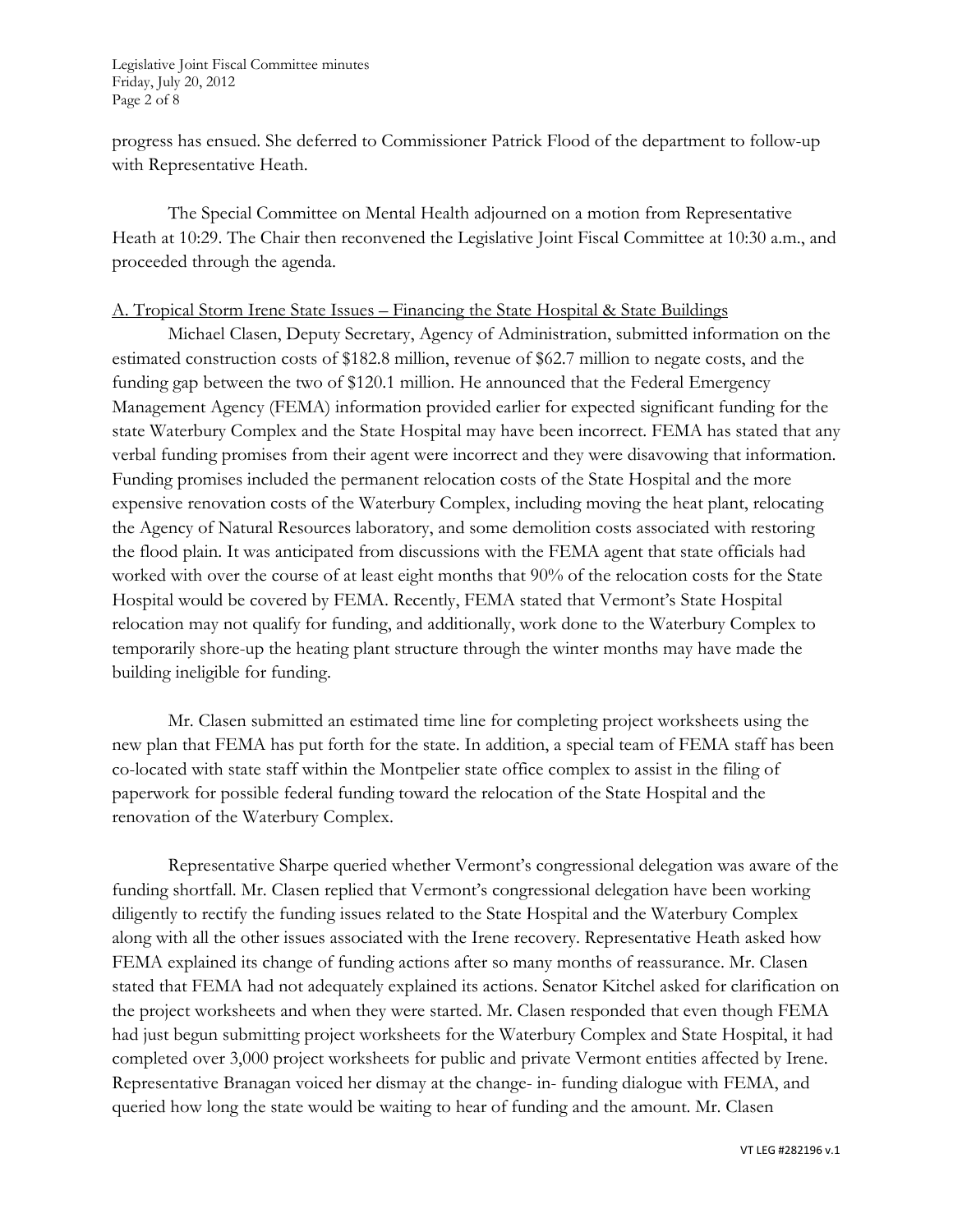Legislative Joint Fiscal Committee minutes Friday, July 20, 2012 Page 3 of 8

explained that the state could only be patient and wait for a reply from FEMA. Sue Minter, Irene Recovery Officer, explained that her office was having weekly conference calls with the Vermont congressional delegation.

Representative Heath asked whether the information on FEMA funding participation would delay or stop the state's plans for the relocation of the State Hospital or the renovation of the Waterbury Complex. Mr. Clasen responded that the administration had no intent to slow or delay either project's planning but those plans may be altered depending on the final funding outcome of FEMA's deliberations. Senator Sears inquired whether other states that have experienced a natural disaster had similar complications with FEMA. Mr. Clasen stated that communication with other states has revealed similar experiences.

### B. The State Hospital - Emergency Certificate of Need Process

Patrick Flood, Commissioner, Department of Mental Health, was invited to interrupt the regular JFC proceedings and distribute a document on the time line (plan) of the opening for the new State Hospital. He requested that the Committee review the plan review process and give comments. Representative Heath noted that the plan's emergency Certificate of Need (CON) process did not require or include public hearings, and suggested that the commissioner present his plan to the Mental Health Oversight Committee (MHOC) for comment. The Commissioner agreed and promised to return before the Committee adjournment for the day with the MHOC deliberations.

The Committee recessed for a break.

# C.1. Tropical Storm Irene and 2011 Spring Flooding Issues – State Match and FEMA Grants.

The Committee reconvened and Ms. Minter submitted three documents: Updates for FEMA Public Assistance & More, Vermont Recovering Stronger – Irene Recovery Status Report, Federal Emergency Management Reporting and Oversight, and Intergovernmental Advisory #39 – FEMA assistance summary. She explained that the disaster relief fund continues to raise money to support individuals in the recovery process from Irene. The Recovery Office is working to condemn mobile homes and applying for federal aid for homeowners to rebuild or buy new housing.

Ms. Minter explained that since FEMA does not offer financial support to businesses affected by disaster, the legislature enacted and funded an expedited loan program to businesses through the Vermont Economic Development (VEDA) Authorities Small Business Administration loan program. Ms. Minter made a plea for additional volunteers to clean up and rebuild homes, stating that the need was great.

Ms. Minter informed the committee that her office has heard concerns from local municipalities that they were experiencing similar FEMA funding communications not unlike those the state has encountered. Senator Sears expressed his frustration with the lack of funding support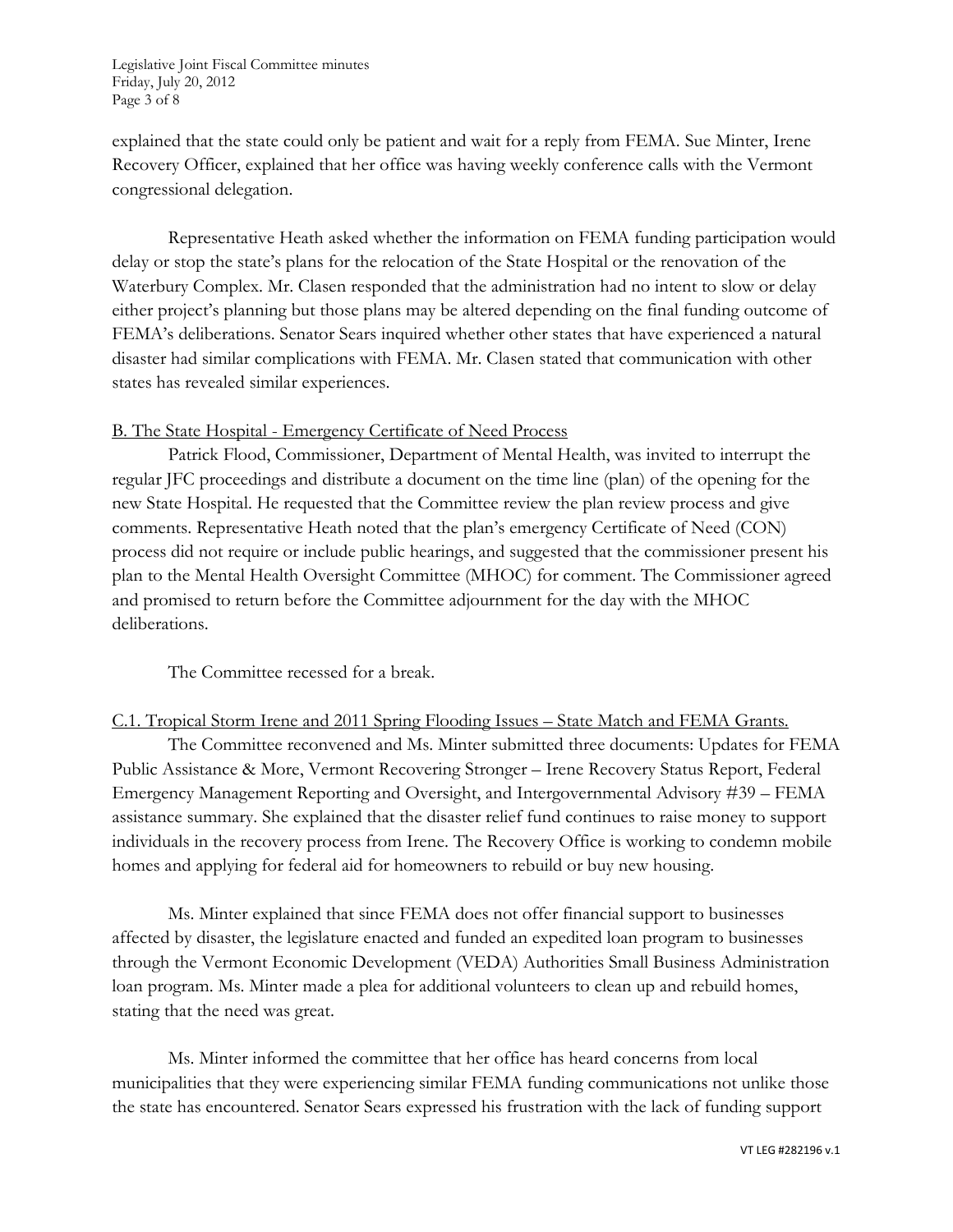Legislative Joint Fiscal Committee minutes Friday, July 20, 2012 Page 4 of 8

from FEMA for his community. Representative Branagan referred to one of the handouts from Ms. Minter with a list of payments to towns, and inquired whether the money had already been spent or just received. James Reardon, Commissioner, Department of Finance & Management, and Ms. Minter explained that the money listed was money spent through state reimbursement. Ms. Minter also referred to a copy of a letter sent to the municipalities explaining the reimbursement or payment process.

Commissioner Reardon responded to Senator Kitchel's inquiry from earlier for an update on the money appropriated to the Emergency Relief Assistance Fund (ERAF). Commissioner Reardon explained that \$21.8 million was transferred to the ERAF through the Emergency Board and Act 75 of 2012 (FY2012 Budget Adjustment) process. As of July 1, cash on hand totaled just under \$16 million, and of that amount, it was anticipated that approximately \$1.7 million would be encumbered, leaving \$14.3 million available for other Irene assistance.

Commissioner Reardon summarized a report required by Sec. 77a(b) of Act 75 of 2012. A list within the report showed grayed-out towns representing those that met the FEMA public assistance match criteria for eligibility. Ms. Minter elaborated that once a municipality reached this threshold, they were eligible for 100% of FEMA-related costs.

Commissioner Reardon summarized another report required by Sec. E.100(a) of Act 162 of 2012. Representative Heath inquired why some municipalities received FEMA public assistance but not ERAF funds. Norman (Alec) Portalupi, Technical Services Engineer, Agency of Transportation, stated that municipalities with small projects would not receive ERAF, nor would municipalities that had not yet reached the FEMA eligibility status.

# 2. Community Development Block Grant (CDBG) Disaster Relief Program

Lawrence Miller, Secretary, Agency of Commerce & Community Development, and Jennifer Hollar, Deputy Commissioner, Department of Economic, Housing & Community Development, submitted information on the distribution of Vermont's CDBG Disaster Recovery Funds, and announced that yesterday the U.S. Department of Housing & Urban Development (HUD) approved the state's request to include Windham County in the CDBG disaster recovery area. The Agency was in the midst of a deadline at the end of the day to submit an action plan.

Ms. Hollar stated that the information sheet before the committee included the proposed 80% allocations for Washington, Windham, and Windsor Counties and the 20% allocations for all other Vermont counties. Once the plan is submitted, HUD has 90 days to review, but the agency can make applications available to the public at the beginning of September. The agency's citizenbased board (Community Development Board) will review applications and make recommendations to the Secretary sometime around mid-October. Senator Snelling queried whether additional accountability standards should be used for the additional CDBG funds. Ms. Hollar responded that the agency was confident with its existing staff and standards to manage the funds properly.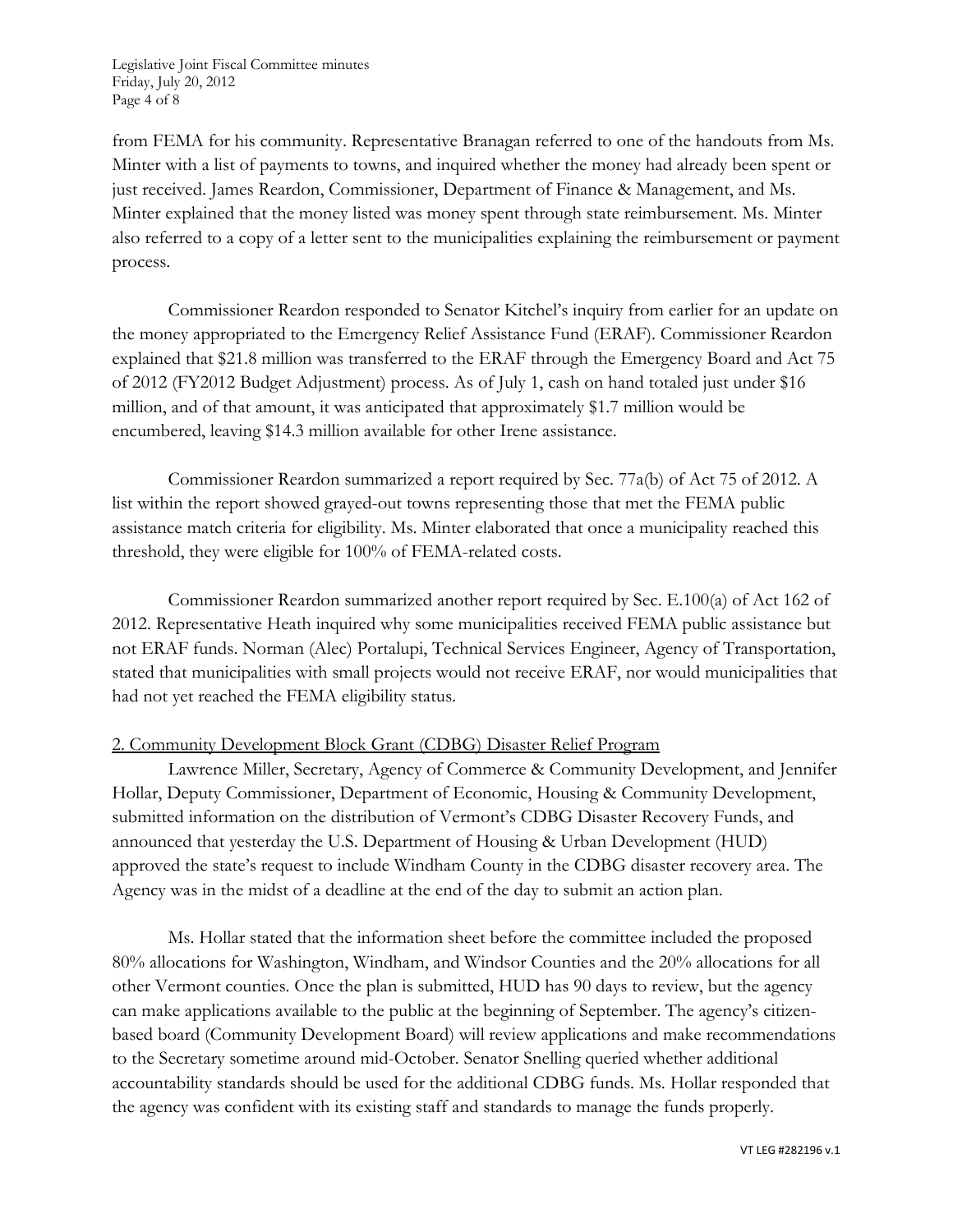Legislative Joint Fiscal Committee minutes Friday, July 20, 2012 Page 5 of 8

### D. Revenue Update

Tom Kavet, Legislature's Economist of Kavet, Rockler & Associates, LLC, distributed an Economic Review and Revenue Forecast, and stated there was still a slight downgrade in Vermont's financial recovery. There were increases in the General Fund and Transportation Fund due to fee changes but because of the economic decrease, there was little positive overall increase. The major economic risks include the issues of the European financial crisis and the uncertainties that are associated with the international dilemma. The other is the delayed financial decisions in the U.S. Congress; the lack of political compromise is causing further economic concerns. Vermont's product exports to China have increased to 25%, and Vermont's home prices are stabilizing.

The committee recessed at 12:10 p.m. The Emergency Board met at 1:00 p.m.

Representative Heath reconvened the meeting at 2:18 p.m. at the request of the Chair who was delayed.

### E. Administration Update/Issues – 1. FY2012 Preliminary Closeouts

Commissioner Reardon submitted preliminary closeouts for FY2012, and summarized the revenues versus target information. He highlighted that direct applications exceeded estimates by \$7 million. After FY2012 preliminary close-outs, a balance of \$11.23 million was available for Irene reconstructions (state buildings) in accordance with Sec. 205 of Act 162 of 2012, allowing for up to \$15 million of available revenue at close-out.

Commissioner Reardon announced that based on current projections and last year's usage, the Low Income Heating & Energy Assistance Program (LIHEAP) may have a budget gap of about \$8 to \$9 million. Representative Heath stated that the Emergency Board asked the Department for Children & Families (DCF) last year to come back to the legislature with a list of ways to reduce heating costs. She continued, explaining that DCF then submitted a report in March 2012 with a list it was comfortable acting upon. She then requested that DCF come to the JFC in September with an update on the implementation of that list. She also showed concern that Vermont received a much smaller price differential for fuel than most other New England states, and asked that DCF add that issue to its update in September to JFC as well. Senator Kitchel mentioned that legislation was passed in the past session that allowed for a state-funded utility benefit program, and asked for an update on that issue. Commissioner Reardon, in anticipation of the question, responded by summarizing an e-mail he received on the case from Deputy Commissioner Sarah Hofmann.

Commissioner Reardon explained that out of the \$3 million in the state liability fund for the data mining litigation, about \$1.8 million had been paid out to the first litigant, leaving \$1.2 million in the fund. Recently, the second litigant settled at \$2.2 million, creating a \$1 million deficit and a potential FY 2012 BAA item.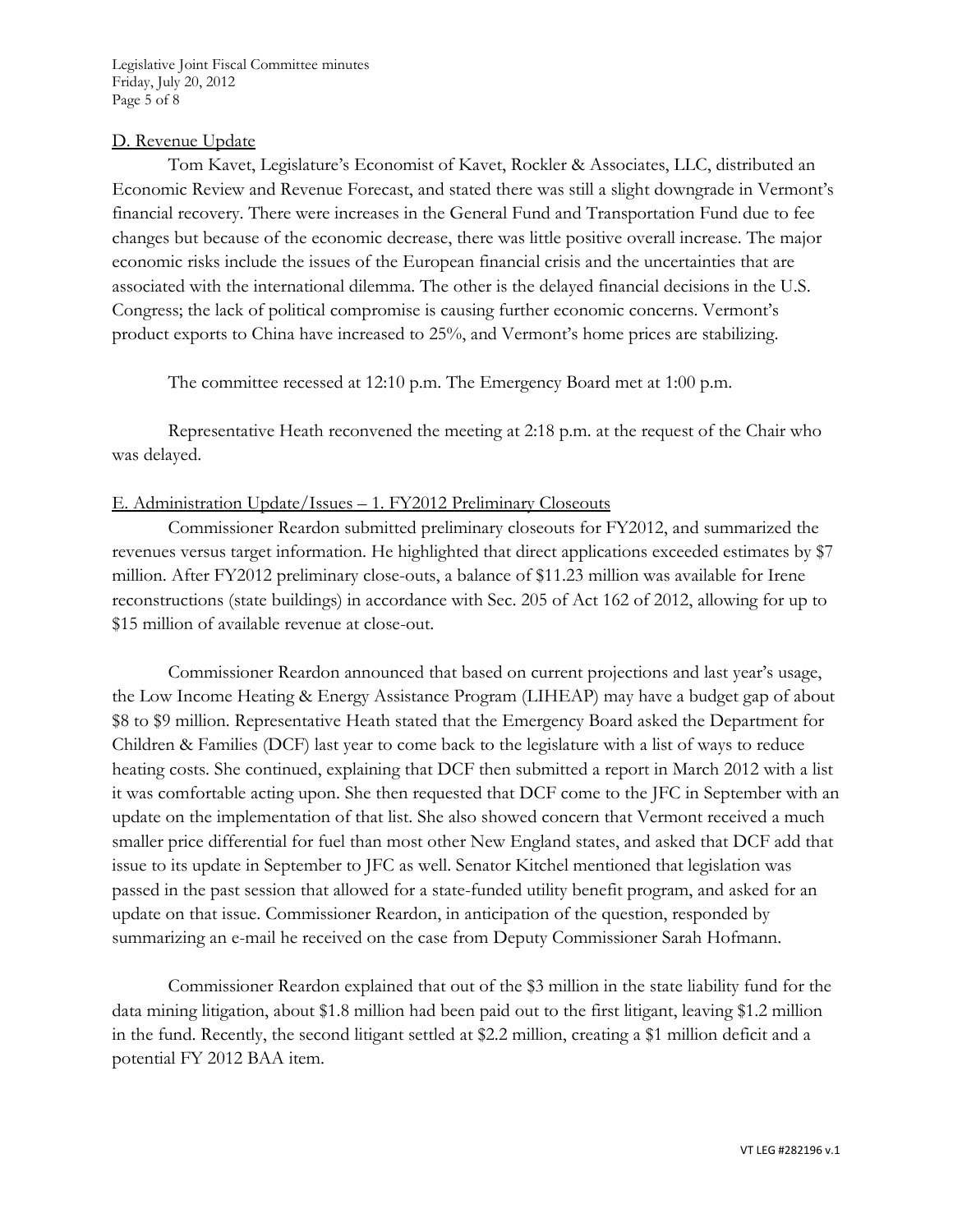Legislative Joint Fiscal Committee minutes Friday, July 20, 2012 Page 6 of 8

#### 2. Porter Air Program

Secretary Miller gave an update on the Porter Air Program, stating that the Agency of Commerce & Community Development had been very successful in its first year but was working on a 3-year commitment with them. There were ongoing discussions with U.S. Customs and Porter to organize the baggage issues and reduce time in customs and security.

#### 3. Transfer of Unencumbered Balances

Commissioner Reardon and Sandra Barton, Business Manager, Department of Financial Regulation (DFR), submitted a summary of the FY2012 final receipts for transfer to the General Fund, totaling \$10,054,784.49. The Committee recognized Ms. Barton for her commitment of 15 years in her capacity with DFR and wished her well in her retirement.

#### F. Grants

Nathan Lavery, Business Manager, Joint Fiscal Office, gave a summary of two grants: Agency of Agriculture, Food and Markets related to Irene Recovery (JFO #2570), and FEMA disaster assistance grant related to the May 29, 2012 storm (JFO #2571). Senator Kitchel made a motion to approve both grants, and Senator Sears seconded the motion. The committee approved the motion (grants).

# G. Review of the Emergency Medical Services Fund – VT Fire Service Training Plan

Chris Bell, Director, Office of Public Health Preparedness & Emergency Medical Services for the Department of Health, submitted a handout and explained the proposed plan. He stated that the plan would also be reviewed by the newly formed Emergency Medical Services Committee. Senator Kitchel asked for clarification on the two different provisions and appropriations to the University of Vermont for EMS training. Mr. Bell explained that there were two separate \$150K appropriations made by the legislature during the previous session. One appropriation was made as a one-time allocation for training and certifying personnel of paramedics. The other appropriation is allocated to the Department of Health for several different priorities for education and training of EMS personnel. Senator Kitchel inquired if the second appropriation was funded by casualty insurance, and Mr. Bell agreed; it is an ongoing funding source. Representative Johnson commented that she would like to see rural squads have a higher level of training and easier access to recertification. Mr. Bell agreed and responded that the largest amount of EMS training money was slated for people to maintain their certification level; the online training component will allow for people to gain the education they need through an on-demand system. Some of the training money will be available to the districts for local training, and allow for continuing education classes at little or no cost to the participant.

Representative Heath asked for an estimate of the cost for online training. Mr. Bell stated he had some anecdotal information regarding the costs other agencies paid for similar products. Products could range from \$30K to above the \$150K appropriation. The products surpassing the appropriation level would not be considered. Representative Sharpe queried whether software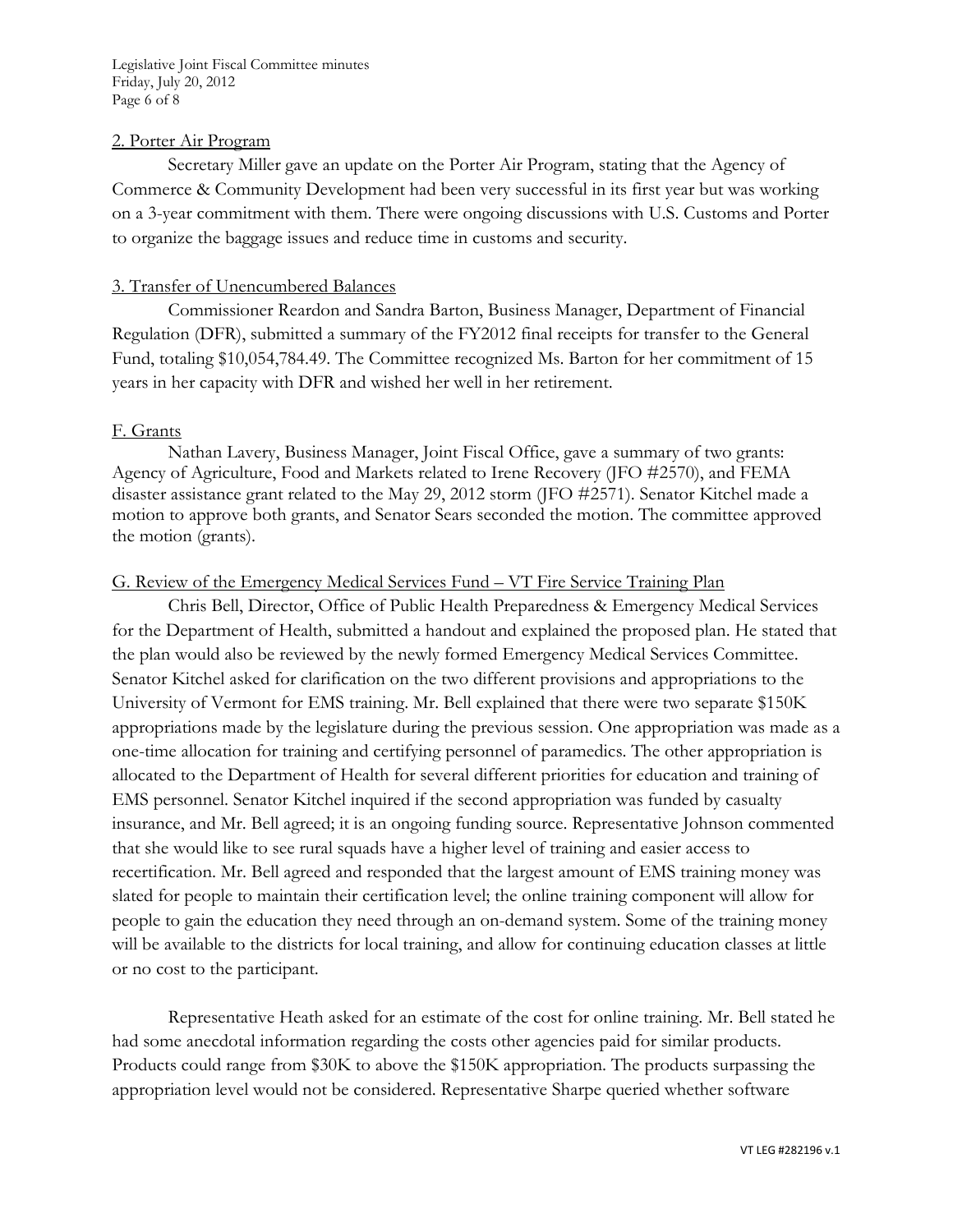Legislative Joint Fiscal Committee minutes Friday, July 20, 2012 Page 7 of 8

compatibility issues with medical facilities, such as hospitals, would be addressed in the RFP process. Mr. Bell stated that a requirement within the RFP is for any new software to integrate with other medical training systems.

# H. Fiscal Office's Updates/Issues – 1. Fiscal Officer's Report

Stephen Klein, Chief Fiscal Officer, asked the committee if there were questions in regard to the fiscal officer's report, of which there were none. He then moved on to staff updates.

### 2. Updates – a. Medicaid

Stephanie Barrett, Associate Fiscal Officer, submitted the FY2012 Year-End Report on Medicaid and summarized its contents. Medicaid enrollment was slightly below expectations, and spending continued to come in below estimates even though targets were reset lower than previously. The Global Commitment Fund ending balance was anticipated to be about \$38 million but ended \$27 million above expectation. The State Health Care Resource Fund expected balance was \$4.3 million but ended at \$4.9 million. However, Federal Medical Assistance Percentages (FMAP) are anticipated to decline again in FY2014, creating a \$22 million budget pressure. Estimating the budget for FY2014 is particularly challenging as midway through the fiscal year the health care exchange begins.

Senator Cummings inquired whether the declining Medicaid enrollment was a positive trend from creating the broader health care coverage through Blueprint. Ms. Barrett responded that there had been no definitive study or analysis to confirm a trend, and she added that Vermont was not the only state that had experienced the same phenomenon.

### b. Education Fund

Mark Perrault, Fiscal Analyst, explained that the FY2014 estimate at the end of the 2012 session had improved slightly. Revenues in FY2012 are about \$2 million higher than estimates, which will eventually affect FY2014 estimates. FY2012 Education Fund closeout had not yet been completed so it was unclear whether additional carryforward would be available in preparing the FY2014 but typically there was between \$2 and \$3 million available for carryforward each fiscal year so potentially there could be a total of \$5 million from FY2012.

Mr. Perrault stated that the FY2013 Education Fund outlook currently was good but he noted two things of concern: an error in the Grand List that has a potential impact of \$2.5 million less in tax collections than projections; and the FY2012 income sensitivity portion of the property tax claims may be about \$10 million less than projections.

# c. Legislative Budget Closeout

Nathan Lavery, Fiscal Analyst and Business Manager, explained that the Legislature's FY2012 budget closeout was in line with estimates, and there is unallocated carryforward available for future use. The Joint Fiscal Office and Legislative Council budgets each had unallocated